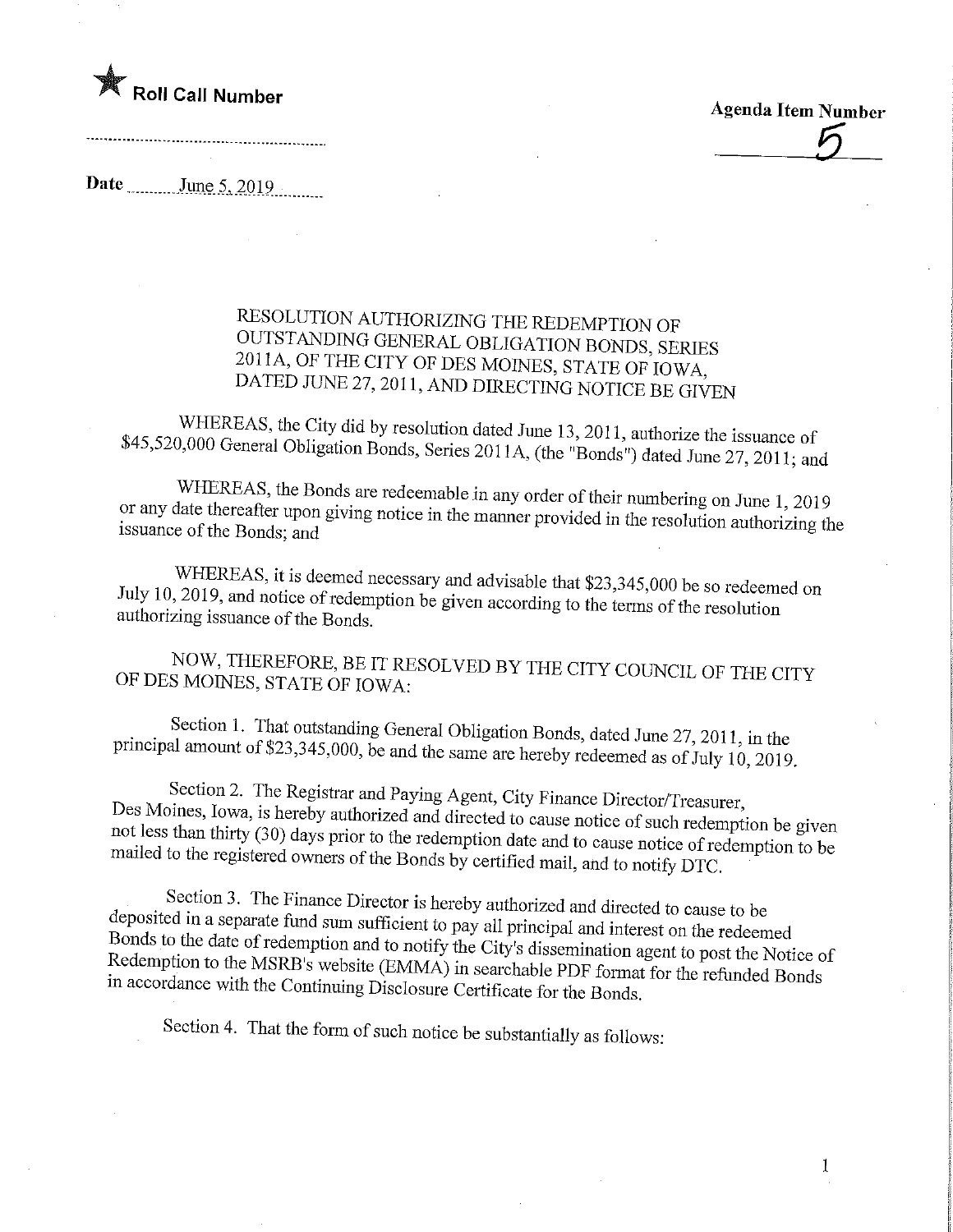

Date  $\frac{\text{June } 5, 2019}{\text{June } 5, 2019}$ 

## NOTICE OF THE CALL OF BONDS FOR REDEMPTION TO THE HOLDERS OF THE FOLLOWING DESCRIBED BONDS:

of the Bonds should magnet their  $D_{\text{eff}}$  below have been called for redemption. Owners of the Bonds should present their Bonds for payment on the redemption date.

Issuer: City ofDes Moines, State of Iowa

Original Issue Amount: \$45,520,000

Bond Issue: General Obligation Bonds, Series 2011A

Dated Date: June 27, 2011

Redemption Date: July 10, 2019

Redemption Price: At par, plus accrued interest

## Bonds Called for Redemption

| <b>CUSIP</b> | Principal   | Interest | Maturity   |
|--------------|-------------|----------|------------|
| Numbers      | Amount      | Rate     | June $1st$ |
| 250092 7V9   | \$1,880,000 | 4.000%   | 2020       |
| 250092 7W7   | \$1,960,000 | 4.000%   | 2021       |
| 250092 7X5   | \$2,060,000 | 4.000%   | 2022       |
| 250092 7Y3   | \$2,145,000 | 4.000%   | 2023       |
| 250092 770   | \$2,225,000 | 4.000%   | 2024       |
| 250092 8A4   | \$2,315,000 | 4.000%   | 2025       |
| 250092 8B2   | \$2,405,000 | 4.000%   | 2026       |
| 250092 8C0   | \$1,535,000 | 4.000%   | 2027       |
| 250092 8D8   | \$1,595,000 | 4.000%   | 2028       |
| 250092 8E6   | \$1,660,000 | 4.000%   | 2029       |
| 250092 8F3   | \$1,775,000 | 4.000%   | 2030       |
| 250092 8G1   | \$1,810,000 | 4.125%   | 2031       |
|              |             |          |            |

No representation is made as to the accuracy of the CUSIP numbers printed herein or on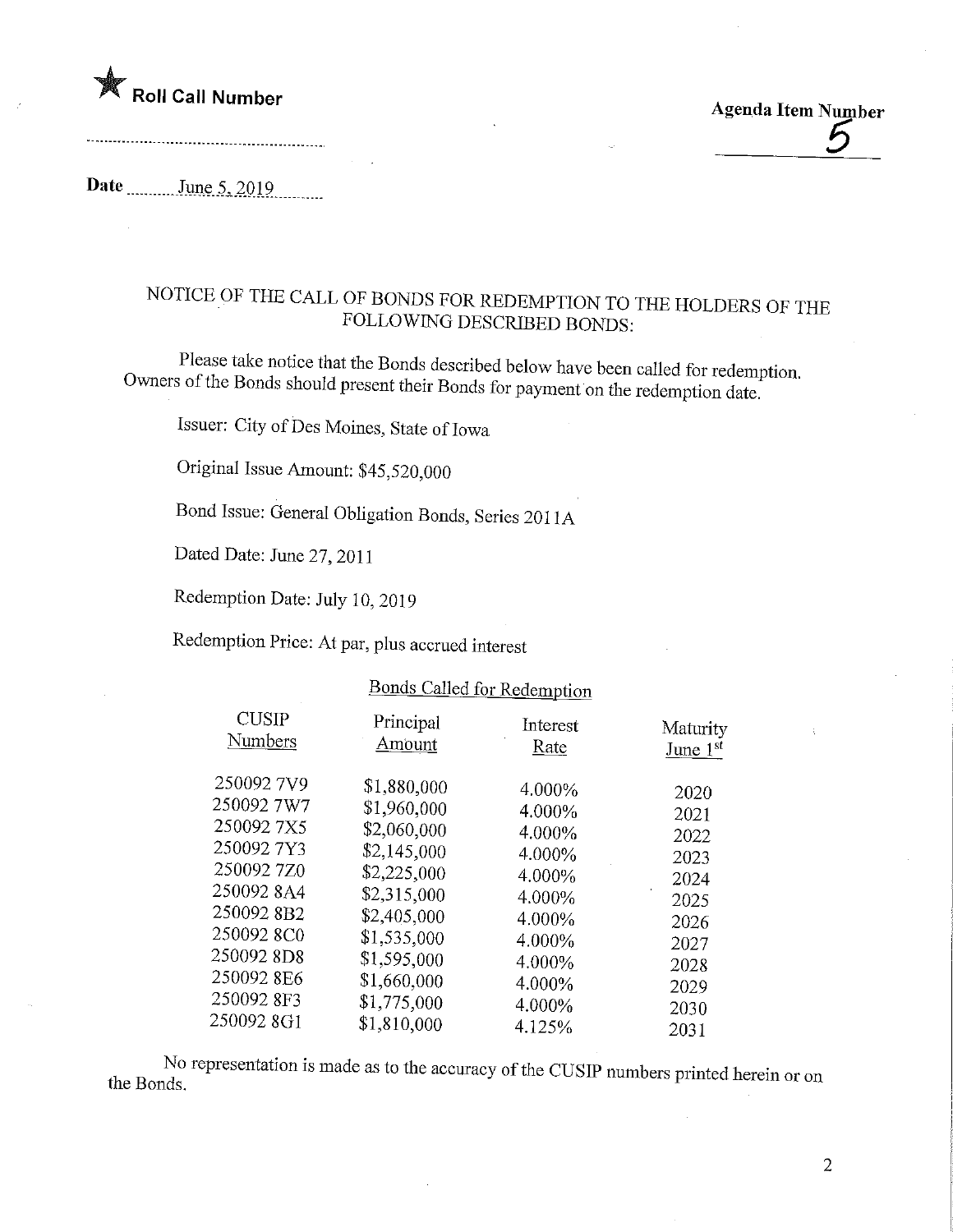

 $\overline{a}$ 

Date \_\_\_\_\_\_\_\_\_ June 5, 2019

 $\bar{a}$ 

 $\mathcal{L}$ 

 $\sim$ 

 $\frac{1}{2}$  his represents a full call of the current to City Finance Director/Treasurer, Des Moines, In the Redemption Date on the Redemption Date.

> CITY FINANCE DIRECTOR/TREASURER, Des Moines, Iowa

> > $\sim 10^7$

 $\sim$ 

Registrar

 $\mathcal{L}$ 

(End of Notice)